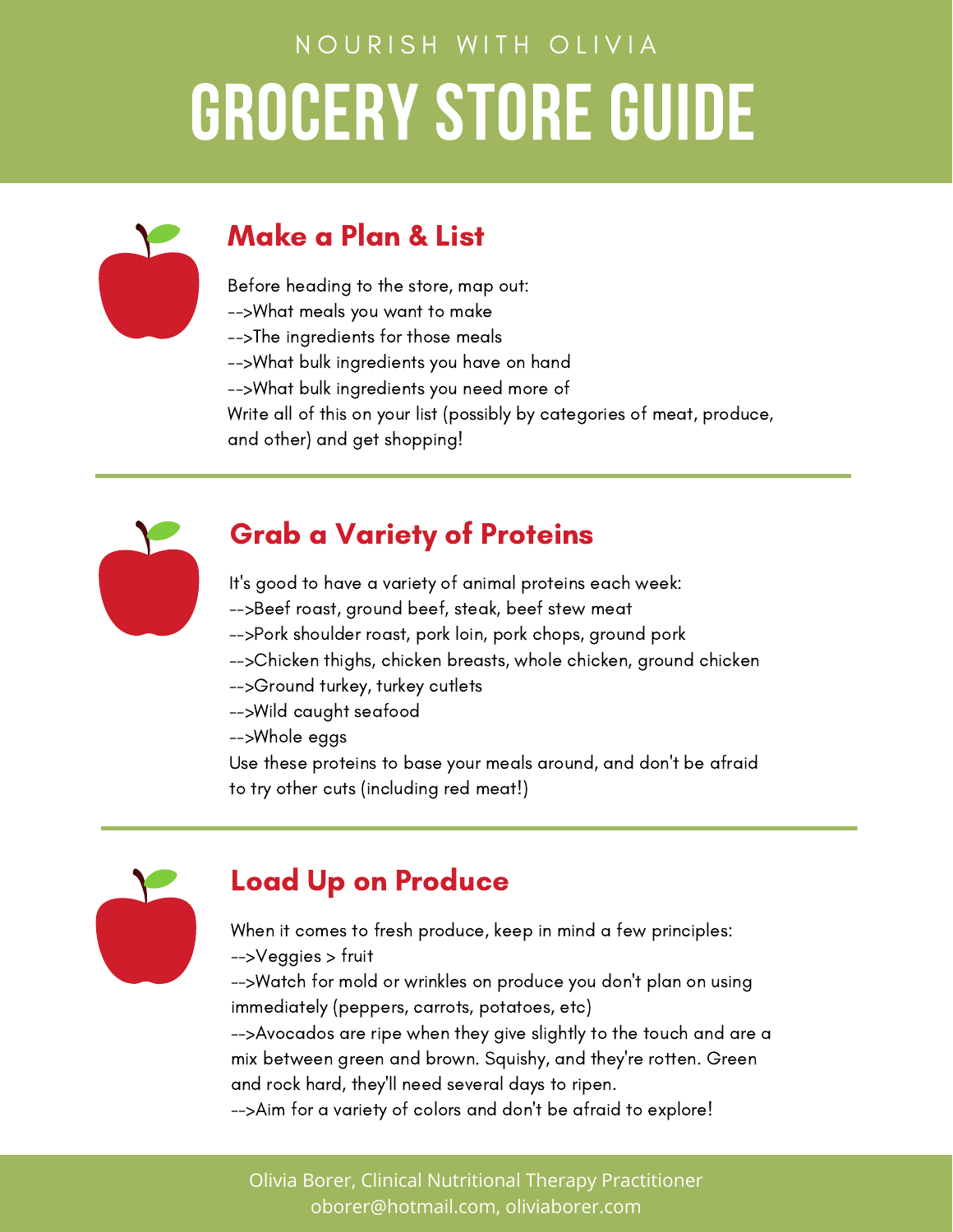

#### Grab Your Basics

We all need cooking fats, flours, canned items, and other items to keep on hand to make cooking simplified:

-->Cooking fats: butter/ghee, coconut oil, avocado oil, olive oil -->Flours: almond, coconut, cassava, and tigernut make great gluten-free flour options

-->Minced garlic, canned olives, soy free canned seafood, unsweetened almond/coconut milk, canned tomato products, etc



### Read Your Labels Carefully

As you wonder away from the produce, it's easy to get lost in the pretty labels, colors, and seemingly healthy foods. Keep these principles in mind when reading ingredient lists:

-->Do not let sugar be the first ingredient or have several types of sugar added

-->Avoid vegetable, canola, soy, corn, sunflower, and rice bran oils -->Watch for added gluten or soy (check bottom of ingredient list) -->Avoid long ingredient lists with words you can pronounce or find in nature

Foods to watch: nuts and seeds, nut butter, condiments, canned items, bars, chips, crackers, and other snack/specialty items



### Fun Specialty Items

It's always fun to try new items, especially cleaner versions of our old favorites. Keep these brands in mind for new foods to try: -->Simple Mills: baking mixes, crackers, cookies, frosting -->Siete Foods: hard/soft tortillas, chips, dairy free queso, hot sauce -->Primal Kitchen: salad dressing, mayo, BBQ, ketchup, and more -->Applegate Farms: hot dags, deli meat, chicken sausage, bacon -->Epic: jerky bars, jerky, meat sticks, bone broth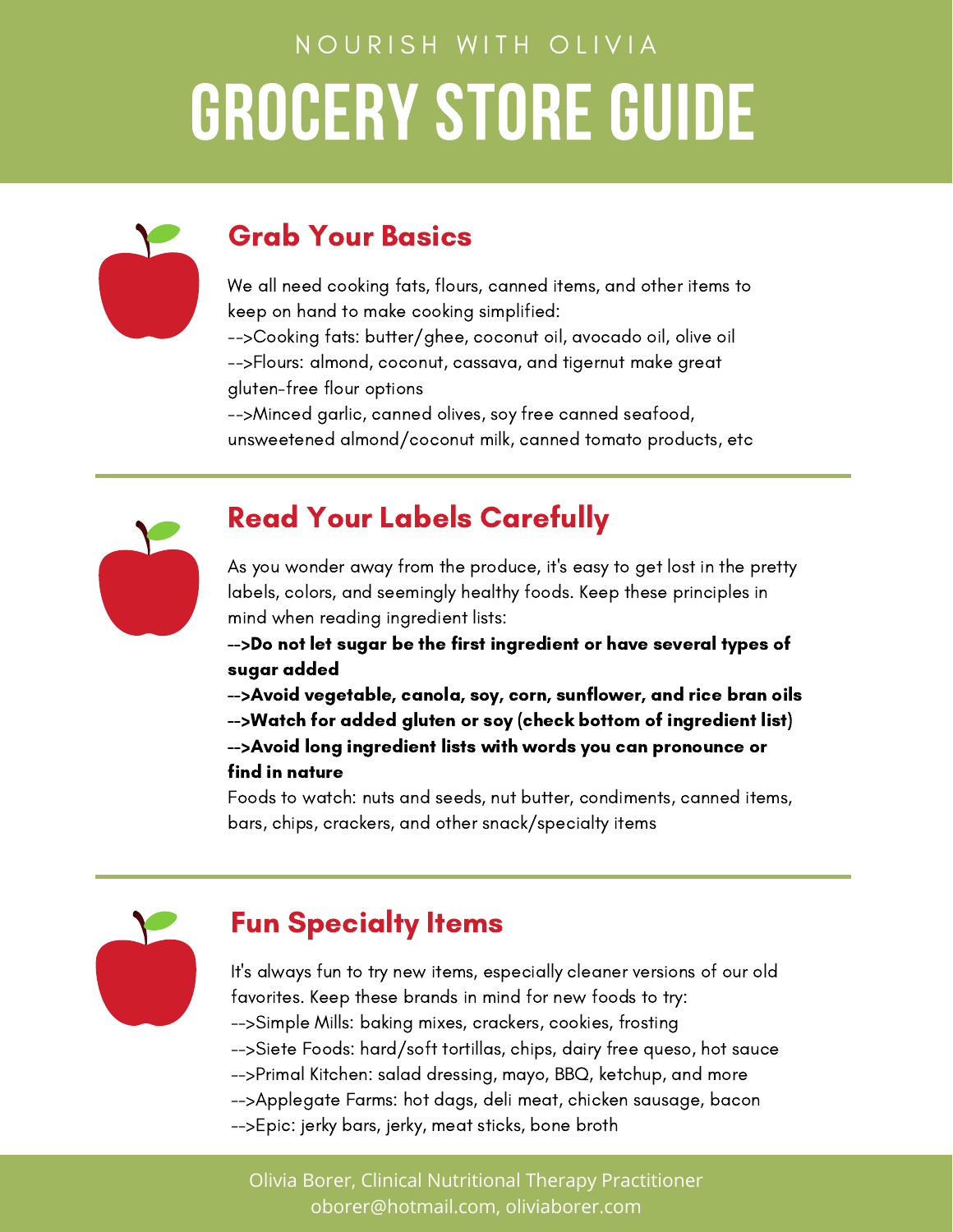

#### **Proteins**

It's hard to know what to look for on a protein label. Use this guide to help you out:

- -->Beef: grass fed & finished
- -->Pork: pasture raised
- -->Poultry: pasture raised, organic (avoid vegetarian fed if possible)
- -->Eggs: pasture raised, organic (avoid vegetarian fed if possible)
- -->Seafood: wild caught
- -->Canned seafood: wild caught, no added soy or vegetable oil

NOTE: If organic, pasture raised, or grass fed is out of your budget:

- Work with a local farmer (Common Good Farms for example) 1.
- 2. Try online sources like Butcherbox or Corner Post Meats
- Don't let perfection be the enemy of the good real food protein is better 3. than none at all!

Easy on-the-go protein options:

- -->Pre-cooked shrimp
- -->Hard boiled eggs

-->Pre-cooked chicken, beef, turkey, or pork sausages (avoid added preservatives and sugar)

-->Epic brand meat bars & jerky



### Cooking Oils/Fats

Hot uses: coconut oil, butter, ghee, tallow, lard, bacon fat Low-moderate heat uses: avocado and olive oil

AVOID AT ALL COSTS (and check every label for them!): -->Vegetable, canola, corn, soy, grapeseed, sunflower, cottonseed, rice bran, and safflower oils -->Margarine, "lite" butters, butter spreads/blends -->Shortening, partially hydrogenated oils